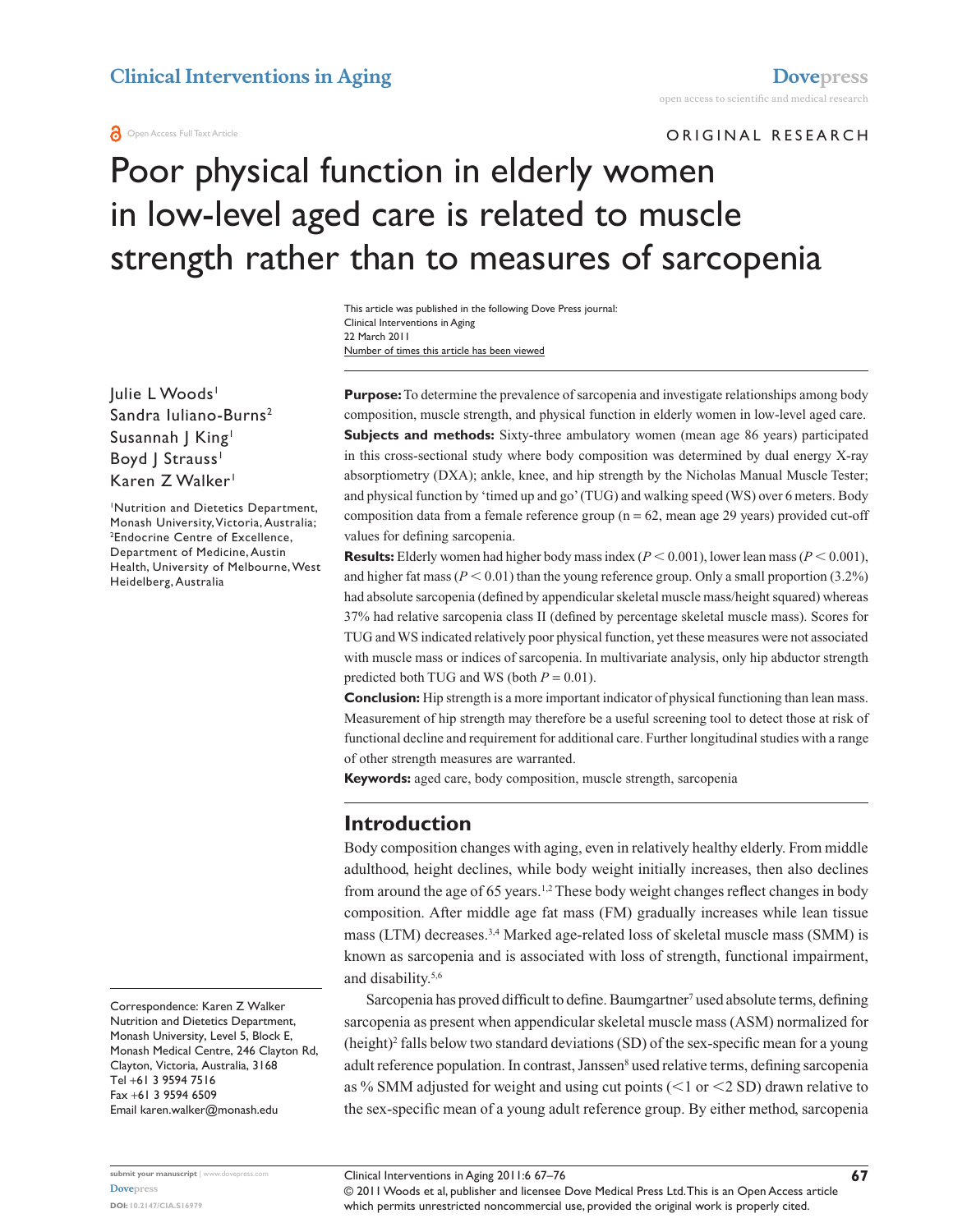is independently associated with self-reported functional impairment and physical disability.<sup>7,8</sup>

As SMM declines with aging, muscle strength also decreases.<sup>9</sup> This relationship is nonlinear so that over time, the strength decline exceeds the decline in SMM by a factor of 3:1,<sup>9</sup> and SMM no longer closely reflects muscle strength.<sup>9-11</sup> The question therefore arises as to whether muscle strength is a more important determinant of physical function and disability than the quantity of SMM<sup>12,13</sup> in elderly women.

To date, most studies on body composition and physical function in the elderly have focused on healthy, community dwelling individuals.7–9,11–13 Few have investigated institutionalized elderly who, by virtue of their need for care, are more likely to exhibit sarcopenia and physical impairment than their community dwelling counterparts.14 In Australia, one in three who live in aged care accommodation reside in low-level care facilities.<sup>15</sup> Despite their semi-independent status, relative mobility, and capacity for self-care, there is a high prevalence of malnutrition, $16$  which is a risk factor for sarcopenia.<sup>5</sup> Moreover, the detection of sarcopenia and/ or reduced muscle strength in these elderly is important as a predictor of morbidity risk and need for higher level care.<sup>17</sup>

Physical function in elderly people has been assessed by the timed 'up and go' test (TUG), and by walking speed over 6 meters (WS). TUG is considered a satisfactory measurement of balance in the elderly,<sup>18</sup> while WS is reflective of general well being.<sup>19</sup> Both measures are more objective than the self-reported activity measures frequently used in studies in the elderly<sup>18</sup> and both have well established risk identification cut points.<sup>19–22</sup> The objectives of this study were to measure body composition by the optimal measure of dual energy X-ray absorptiometry (DXA),<sup>23</sup> in elderly Australian women living in low-level care accommodation; to determine the prevalence of sarcopenia (defined in absolute or relative terms) and to investigate relationships among body composition, muscle strength, and physical function.

# **Materials and methods** Study design and participants

Participants were Caucasian women residing in low-level aged care facilities in metropolitan Melbourne, Australia. Low-level care caters for semi-independent ambulatory elderly who are 'relatively healthy', as distinct from highlevel care which caters for those with severe chronic illness and/or disability.<sup>24</sup> An assessment of medical, physical, social, and psychological needs is first made to determine eligibility for entrance to care. Low-level care facilities in Australia typically provide a lower level of nursing support and provide fewer allied health services such as physiotherapy and podiatry relative to high-level care. Data were obtained at the initial assessment of elderly women from 14 low-level aged care hostels who were recruited into a two-year cluster randomized control trial.16 Women were enrolled if they were ambulatory and able to self-feed. Women were excluded only if they were non-Caucasian or unable to communicate in English. As a consequence of their residential status, all received considerable assistance with daily activities whether this was required or not. While 78 women were recruited, this study consists of the 63 women for whom DXA data were complete. The 15 women with missing data were of similar age and body mass index (BMI) to those studied (data not shown). The study was approved by the Human Research Ethics Committee, Austin Health and by the Standing Committee on Ethics in Research involving Humans, Monash University.

# Young adult reference group

As there are no published standard values for body composition for Australian adults, and no single set of accepted definitions for sarcopenia, local reference population data were acquired and used to determine cut-off values for sarcopenia. Data were obtained from 62 apparently healthy, nonsmoking Caucasian women aged 18–40 years and with BMI 17.9-35.4 kg/m<sup>2</sup> who were recruited from the local community.25 Their body composition was determined by DXA as described also for the elderly female cohort (see below). Young women were excluded from this reference group if they currently smoked, were non-Caucasian, had a history of reduced bone mineral density or osteoporotic fractures, had used oral or intravenous corticosteroids, or were pregnant.

# Muscle strength assessment

Muscle strength was assessed by an objective method: determination of the maximal isometric strength of the ankle dorsiflexers, knee extensors, and hip abductors on both legs using a hand held dynamometer – the Nicholas Manual Muscle Tester (NMMT; Lafayette Instruments, Lafayette, IN).26 One experienced technician (BK) performed all strength assessments on 53 elderly women. Women with missing data were of similar age and body composition (data not shown). The NMMT quantifies the breaking force (in kg) necessary to depress a limb when held in a specific position. Each muscle group on the right and left legs was assessed in two separate trials and the average maximal force observed at each site was used for analysis. Each average maximal force (in kg) was multiplied by 9.81 to convert it to newtons (N), then divided by body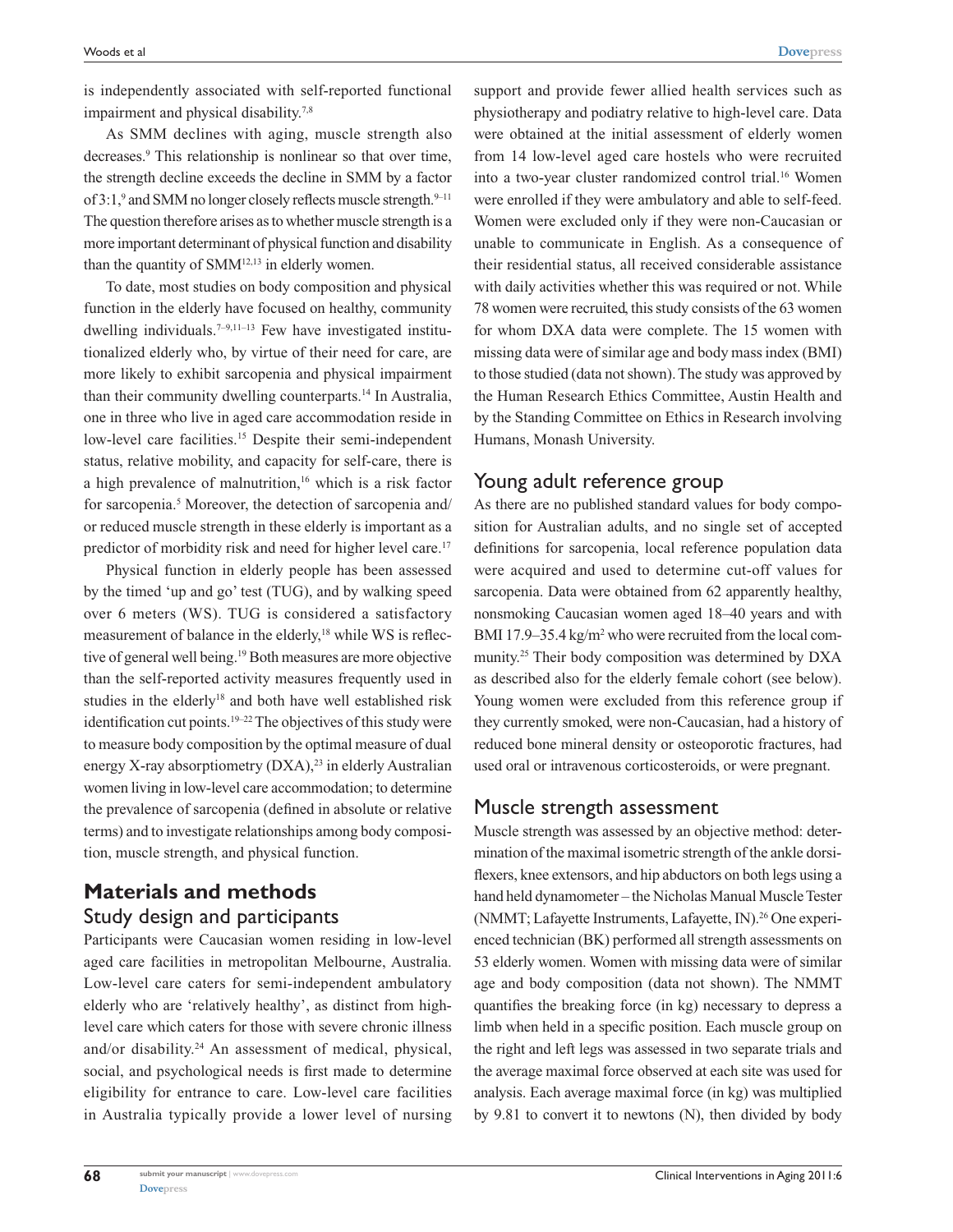weight (kg) to provide a measure of isometric strength  $(N/kg)$ .<sup>27</sup> The intraclass correlation coefficient of all measures was above 0.93 ( $P < 0.001$ ), indicating high reproducibility.<sup>28</sup>

Isometric strength testing measures static muscle force and does not take into account dynamic muscle performance which includes muscle work, muscle power, and muscle impulse, as in isokinetic strength measurement. Hence, isometric strength does not necessarily reflect the strength an individual might exhibit in a dynamic test.<sup>29</sup> However, isometric strength testing of the lower extremity, using a hand held device has been found to be both reliable and valid in older people.<sup>30</sup>

### Assessment of physical function

Physical function was determined by TUG and WS over a 6 m distance as described by Hill et al.26 TUG reflects the time in seconds taken to stand from a seated position, walk 3 m, turn around, walk back, and sit down again. To determine WS, women walk at a comfortable speed over 8 m while the time taken (in seconds) to walk the central 6 m is recorded. A walking speed (m/second) is then calculated. One technician (BK) performed all function tests.

#### Anthropometry

Body weight was measured to  $\pm$  0.1 kg on an electronic scale (SECA, Hamburg, Germany) with participants wearing light indoor clothing and no shoes. Standing height was measured using a stadiometer (Holtain, Crosswell, UK). BMI was calculated as weight divided by height squared  $(kg/m<sup>2</sup>)$ . Underweight was defined as  $BMI < 20$  kg/m<sup>2</sup>, normal weight as BMI 20-24.9 kg/m<sup>2</sup>, overweight as BMI 25-29.9 kg/m<sup>2</sup>, and obesity as BMI  $>$  30 kg/m<sup>2</sup>. In Figure 1, BMI  $<$  25 kg/m<sup>2</sup> is described as 'lean'.

# Dual-energy x-ray absorptiometry

Elderly participants and the young reference population underwent whole body DXA scans to provide estimates of LTM and FM (Prodigy, Version 7.51; GE Lunar, Madison, WI and DPX-IQ, software version 4.7e; Lunar Radiation Corporation, Madison, WI, respectively) using the standardized procedures of the manufacturer. These machines provide similar measures of body composition.31–33 Calibration against a standard block was performed daily, while precision monitoring against a standard lumbar spine bone mineral density phantom was undertaken weekly. No systematic long-term bias was evident in the phantom data. DXA scans were analysed by a single radiographer for each study group. Appendicular skeletal muscle mass (ASM) was calculated

from the sum of LTM for the arms plus legs.<sup>34</sup> Total skeletal muscle mass (SMM) was determined from ASM using the predictive equation of Kim:

Total SMM  $(kg) = (1.13 \times$ ASM $) - (0.02 \times$ age $) +$  $(0.61 \times$  sex) + 0.97

where  $sex = 0$  for females.<sup>35</sup>

# Body composition indices

To determine absolute sarcopenia, ASM was adjusted for stature (ASM/height squared  $\frac{\text{kg}}{m^2}$ ).<sup>7</sup> Percentage skeletal muscle (SMI%) was computed as (SMM/weight (kg)  $\times$ 100), to determine relative sarcopenia, after calculation of SMM as above from DXA-derived ASM.<sup>35</sup> Three categories of sarcopenia were defined; *normal* if ASM/ht<sup>2</sup> or SMI% were  $\leq$ 1 SD from the mean of the young reference group; *class I sarcopenia* if the index fell between  $>1$  SD and  $<$ 2 SD; and *class II sarcopenia* if the index was <2 SD below the mean for the young reference group.<sup>8</sup>

### Other covariates

Age (in years) was calculated as the difference between the date of examination and date of birth. Comorbidity was defined as the number of current chronic conditions based on medical record report of cardiovascular disease, stroke, cancer, diabetes, arthritis, kidney disease, or lung disease. A registered nurse recorded disease conditions from the medical records maintained at each facility.

### Data analysis

Data were analysed using SPSS for Windows (Version 16; SPSS Australasia Ltd, Melbourne, Australia). Continuous data were checked for normality, outlying scores, and missing data. Nonnormal data were transformed and outliers transformed to one unit above/below the next most extreme score. Descriptive data are given as the mean  $\pm$  SD or as percentages. Differences between groups were tested via Student's unpaired *t*-test, differences for categorical data were tested via the  $\chi^2$  test and relationships among variables were examined using Pearson's correlation. As missing values occurred at random (as indicated by Little's  $\chi^2$ test), missing data points were estimated by an expectation maximization algorithm,<sup>36</sup> before undertaking multivariate analyses. A value of  $P < 0.05$  was taken as significant.

# **Results**

All 63 elderly study participants were ambulatory although 56% had arthritis. Cardiovascular disease, lung disease, and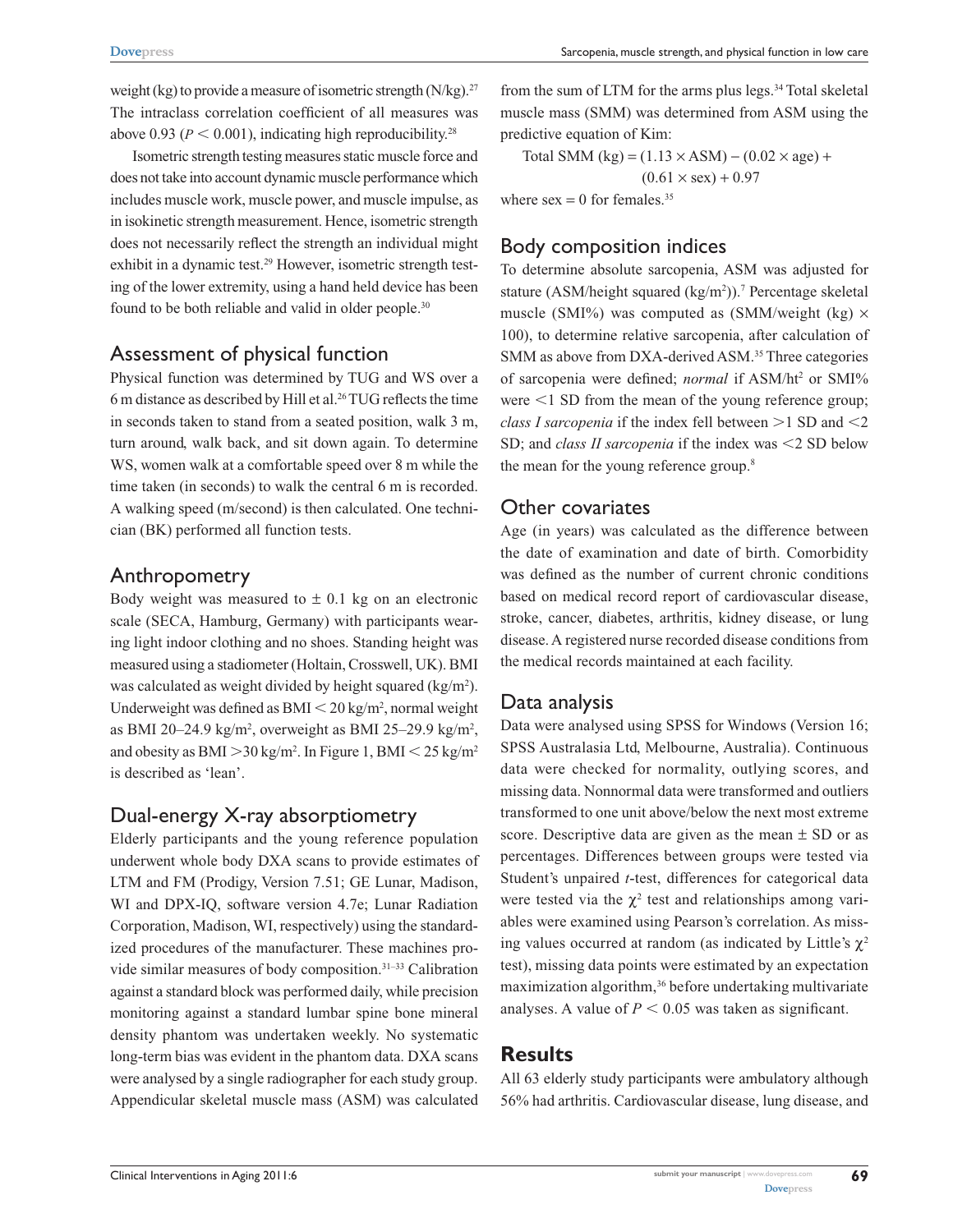renal disease were present in 38%, 11%, and 8%, respectively, while 13% had previously had cancer and 6% had diabetes. None of the women had GP-diagnosed active cancer at the time of assessment. Medical conditions were found not to be associated with age, body composition, strength, or physical functioning (data not shown). The body composition of these elderly women was compared to that of a young, healthy female reference population (Table 1).

Although body weight did not differ, the elderly were significantly shorter  $(P < 0.001)$  and had higher mean BMI  $(P < 0.001)$ , lower LTM ( $P < 0.001$ ), but higher total FM  $(P < 0.01)$ . ASM/ht<sup>2</sup> was similar to that of the younger women indicating that their lower level of LTM supported a similar weight but a higher FM. In contrast, SMI% was significantly lower in older women ( $P < 0.001$ ). Table 1 also provides strength and function measures for the elderly group. Here, those above the median age of 86 years had significantly lower strength, WS, and TUG than younger elderly (all  $P < 0.01$ , data not shown).

The mean  $\text{ASM/ht}^2$  for the young reference group was  $6.31 \pm 0.73$  kg/m<sup>2</sup> yielding cut-off values for normal ASM/ht<sup>2</sup>, class I, and class II sarcopenia of  $> 5.58$  kg/m<sup>2</sup>, 4.85–5.58 kg/  $\rm m^2$ , and  $\rm < 4.85 \ kg/m^2$ , respectively. The mean SMI% for the young reference group was  $32.91 \pm 4.56\%$  providing corre-

**Table 1** Characteristics of elderly institutionalized Australian women compared with a reference group of healthy young Australian women

| <b>Variable</b>                   | <b>Elderly women</b> | <b>Young women</b> |  |  |
|-----------------------------------|----------------------|--------------------|--|--|
|                                   | $(n = 63)$           | $(n = 62)$         |  |  |
| Age (yrs)                         | $86.4 \pm 5.5***$    | $28.8 \pm 6.0$     |  |  |
| Medical conditions <sup>a</sup>   | $1.5 \pm 1.0$        | n/a                |  |  |
| Height (m)                        | $1.53 \pm 0.07**$    | $1.65 \pm 0.07$    |  |  |
| Weight (kg)                       | $62.1 \pm 11.1$      | $61.5 \pm 11.2$    |  |  |
| BMI $(kg/m2)$                     | $26.7 \pm 4.5***$    | $22.5 \pm 3.4$     |  |  |
| Total fat (kg)                    | $23.2 \pm 8.4*$      | $17.9 \pm 8.5$     |  |  |
| Leg LTM (kg)                      | $11.1 \pm 1.8$ **    | $13.3 \pm 2.1$     |  |  |
| ASM (kg)                          | $14.4 \pm 2.1***$    | $17.3 \pm 2.8$     |  |  |
| $LTM$ ( $kg$ )                    | $35.7 \pm 4.3$ **    | $40.3 \pm 5.3$     |  |  |
| <b>SMM</b>                        | $15.5 \pm 2.4$ **    | $20.0 \pm 3.2$     |  |  |
| ASM/ht <sup>2</sup>               | $6.20 \pm 0.87$      | 6.31 $\pm$ 0.73    |  |  |
| SMI%                              | $25.31 \pm 3.51$ **  | $32.91 \pm 4.56$   |  |  |
| Ankle dorsiflexor strength (N/kg) | $1.59 \pm 0.48$      | n/a                |  |  |
| Knee extensor strength (N/kg)     | $1.46 \pm 0.46$      | n/a                |  |  |
| Hip abductor strength (N/kg)      | $1.45 \pm 0.44$      | n/a                |  |  |
| Walking speed (m/second)          | $0.67 \pm 0.2$       | n/a                |  |  |
| Timed up and go (seconds)         | $17.5 \pm 5.9$       | n/a                |  |  |

**Notes:** Data are mean  $\pm$  SD.  $*P < 0.01$ ;  $**P < 0.001$ . aMedical conditions confined to those listed in *Methods*.

**Abbreviations:** ASM, appendicular skeletal muscle mass; BMI, body mass index; ht<sup>2</sup>, height squared; LTM, lean soft-tissue mass; SMM, skeletal muscle mass; n/a, not applicable; SMI%, skeletal muscle mass index (%).

sponding cut-off values for normal SMI%, class I, and class II sarcopenia of  $>28.4\%$ , 23.8%–28.4%, and <23.8%, respectively. Table 2 shows the proportion of the elderly population categorized according to these cut-off values.

Figure 1 compares the prevalence of absolute (ASM/ht<sup>2</sup>) versus relative (SMI%) sarcopenia according to BMI. Only 3.2% of the women were underweight, 38.1% were of normal weight, 39.7% were overweight while 19% were obese. Defining sarcopenia by  $\text{ASM/ht}^2$  identified few women  $(3.2\%)$ as sarcopenic, all of whom were lean, with a mean BMI of 24.4 kg/m2 . Defining sarcopenia with SMI% identified more women (36.5%), the majority of whom were overweight or obese, with a mean BMI of 29.1 kg/m<sup>2</sup>. Absolute sarcopenia was prevalent in significantly more lean women  $(P < 0.001)$ , whilst relative sarcopenia was more prevalent in overweight and obese women ( $P < 0.01$ ).

The two measures of physical function used in this study TUG and WS, were strongly related to each other  $(r = 0.699,$  $P < 0.001$ ). Age-adjusted relationships between these two function outcomes and measures of body composition and sarcopenia are presented in Table 3.

TUG and WS were most strongly associated with hip abductor strength ( $r = -0.42$ ,  $P < 0.01$  and  $r = 0.47$ ,  $P < 0.001$ , respectively). While both measures were also associated with ankle dorsiflexor strength (*r* = −0.31, and  $r = 0.34$ , both  $P \le 0.05$ , respectively), only WS was related to knee extensor strength ( $r = -0.23$ ,  $P < 0.05$ ). Neither TUG nor WS were found to be related to any measures of body composition. TUG also showed an unexpected positive association with absolute sarcopenia ( $r = 0.28$ ,  $P < 0.05$ ).

Women with the highest physical function (in the tertile with shortest TUG and quickest WS) were next compared with women with the poorest physical function (the tertile with longest TUG and slowest WS) (Table 4).

The women with poor physical function were significantly older  $(P < 0.01)$  and had significantly lower strength mea-

**Table 2** Proportion of elderly institutionalized Australian women categorized according to different body composition indices  $(n = 63)$ 

| advertised access and to ansert and soul, composition marcos (i) |                |  |  |
|------------------------------------------------------------------|----------------|--|--|
| <b>Indices</b>                                                   | Percentage (%) |  |  |
| $ASM/ht^2$ (kg/m <sup>2</sup> )                                  |                |  |  |
| Normal                                                           | 71.4           |  |  |
| Class I sarcopenia                                               | 25.4           |  |  |
| Class II sarcopenia                                              | 3.2            |  |  |
| SMI% ( $kg/kg \times 100$ )                                      |                |  |  |
| Normal                                                           | 20.6           |  |  |
| Class I sarcopenia                                               | 42.9           |  |  |
| Class II sarcopenia                                              | 36.5           |  |  |

Abbreviations: ASM, appendicular skeletal muscle mass; ht<sup>2</sup>, height squared; SMI%, skeletal muscle mass index (%).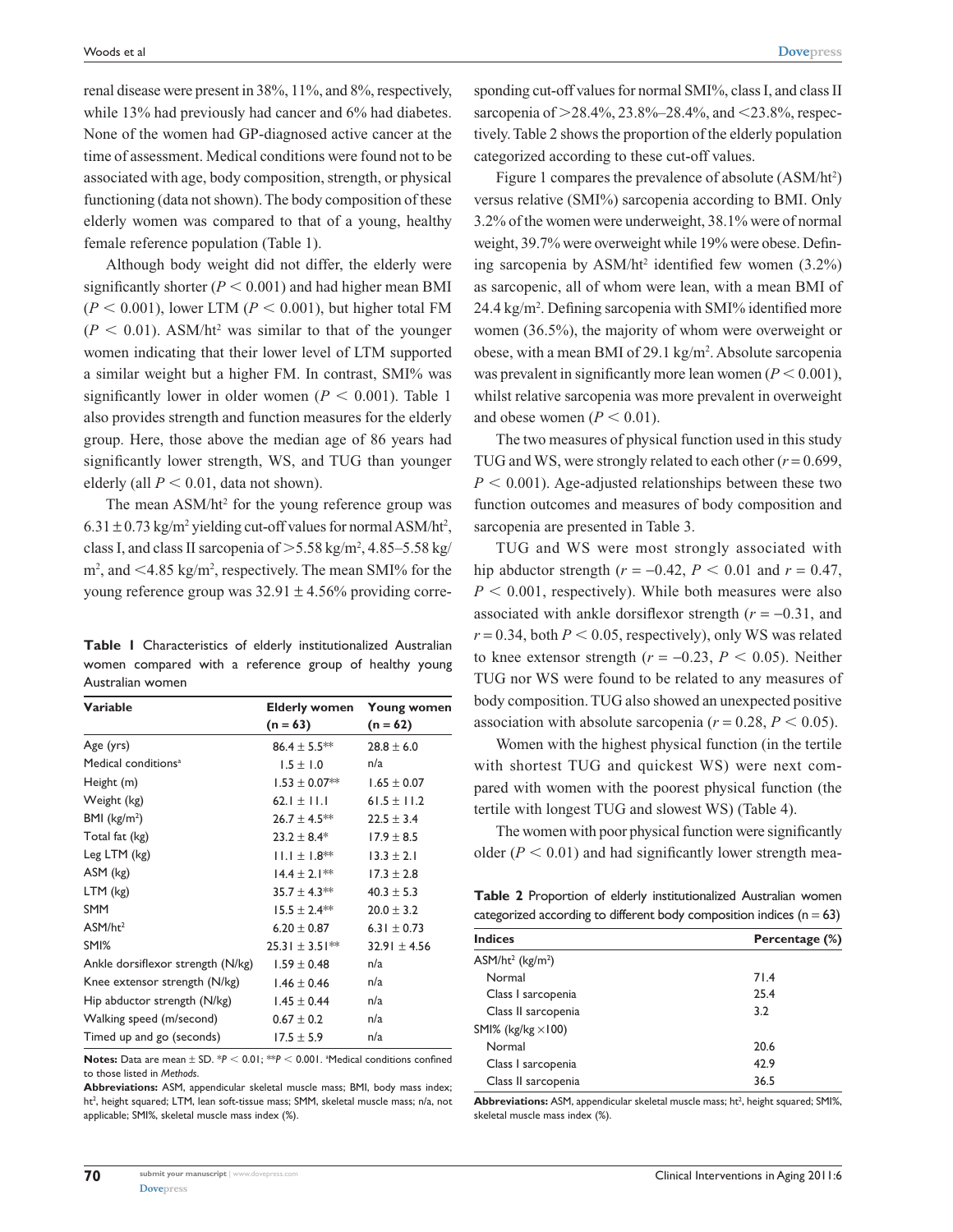

**Figure I** ASM/ht<sup>2</sup> (A) or SMI% (B) in lean (BMI < 25.0), overweight (BMI 25.0–29.9) and obese (BMI ≥ 30) in elderly women in low-level care. **Abbreviations:** ASM, appendicular skeletal muscle mass; BMI, body mass index; SMI%, skeletal muscle mass index (%).

sures at each site ( $P < 0.05$  at ankle and knee;  $P < 0.01$  at the hip). There were however, no differences in BMI, SMI, or measures of body composition between the two groups. ASM/ ht<sup>2</sup> was significantly higher ( $P < 0.05$ ) in the women with poor physical function consistent with the weak positive relationship found between ASM/ht<sup>2</sup> and TUG (Table 3). Yet the higher ASM/ht<sup>2</sup> in the women with poor physical function did not reflect significant difference in ASM but rather appeared related to differences in body height since women with poor physical function tended to be shorter  $(P = 0.07)$ .

In a multivariate model including ankle, knee, and hip measures of strength, only hip abductor strength predicted TUG and WS (both  $P \le 0.05$ ), explaining 6.6% and 7.3% of the variation respectively (Model A, Table 5). Addition

**Table 3** Relationship between measures of physical function and strength with measures of body composition and sarcopenia in elderly institutionalized Australian women ( $n = 63$ ). Data show Pearson's correlations. Relationships have been adjusted for age

| <b>Parameter</b>                     | Timed up and | <b>Walking speed</b> |
|--------------------------------------|--------------|----------------------|
|                                      | go (sec)     | (m/sec)              |
| Ankle dorsiflexor strength<br>(N/kg) | $-0.31*$     | $0.34*$              |
| Knee extensor strength<br>(N/kg)     | $-0.22$      | $0.23*$              |
| Hip abductor strength<br>(N/kg)      | $-0.42**$    | $0.47***$            |
| Weight (kg)                          | 0.13         | $-0.05$              |
| Total fat (kg)                       | 0.08         | 0.003                |
| Total LTM (kg)                       | 0.15         | $-0.08$              |
| $ASM/ht^2$ (kg/m <sup>2</sup> )      | $0.28*$      | $-0.12$              |
| SMI%                                 | $-0.001$     | 0.03                 |

**Notes:**  $*P < 0.05$ ;  $**P < 0.01$ ;  $**P < 0.001$ .

Abbreviations: ASM, appendicular skeletal muscle mass; ht<sup>2</sup>, height squared; LTM, lean soft-tissue mass; SMI%, skeletal muscle mass index (%).

of age and LTM (model B) resulted in a small increase in the total  $R^2$  value of the model: for TUG,  $R^2$  increased from 19% $-25\%$  ( $P < 0.01$ ) while for WS,  $R^2$  increased from 22%–28% ( $P < 0.01$ ). Again, the only statistically significant strength measure was that of the hip abductors, explaining 10.3% of the variation in TUG and 10.5% of the variation in WS (both  $P = 0.01$ , Model B, Table 5). Age

**Table 4** Elderly women with good physical function compared to poor physical function<sup>a</sup>

| <b>Variable</b>     | Good physical         | Poor physical         |
|---------------------|-----------------------|-----------------------|
|                     | function ( $n = 15$ ) | function ( $n = 10$ ) |
| ASM/ht <sup>2</sup> | $5.82 \pm 0.76$       | $6.57 \pm 0.95*$      |
| SMI%                | $25.4 \pm 4.0$        | $25.4 \pm 4.6$        |
| Age (yrs)           | $84.5 \pm 4.3$        | $90.0 \pm 3.6***$     |
| Height (m)          | $1.56 \pm 6.7$        | $1.51 \pm 4.8$        |
| BMI $(kg/m2)$       | $25.1 \pm 4.3$        | $28.0 \pm 4.7$        |
| Ankle dorsiflexor   | $1.87 \pm 0.53$       | $1.33 \pm 0.50*$      |
| strength (N/kg)     |                       |                       |
| Knee extensor       | $1.69 \pm 0.67$       | $1.26 \pm 0.23*$      |
| strength (N/kg)     |                       |                       |
| Hip abductor        | $1.82 \pm 0.53$       | $1.31 \pm 0.31**$     |
| strength (N/kg)     |                       |                       |
| Total fat (kg)      | $22.8 \pm 9.0$        | $23.7 \pm 10.5$       |
| $LTM$ ( $kg$ )      | $35.0 \pm 2.4$        | $36.8 \pm 4.8$        |
| ASM (kg)            | $14.0 \pm 1.4$        | $15.0 \pm 2.4$        |
| Leg LTM (kg)        | $10.7 \pm 1.2$        | $11.6 \pm 2.1$        |
| Walking speed       | $0.94 \pm 0.12$       | $0.46 \pm 0.08$ ***   |
| (m/second)          |                       |                       |
| Timed up and go     | $10.5 \pm 2.3$        | $25.6 \pm 2.8$ ***    |
| (seconds)           |                       |                       |

**Notes:** Data are mean  $\pm$  SD.  $*P < 0.05$ ;  $**P < 0.01$ ;  $**P < 0.001$ . aWomen with good physical function were in the lowest tertile for TUG and the highest tertile for WS while women with poor physical function were in the highest tertile for TUG and the lowest tertile for WS.

Abbreviations: ASM, appendicular skeletal muscle mass; BMI, body mass index; ht<sup>2</sup>, height squared; LTM, lean soft-tissue mass; SMI%, skeletal muscle mass index (%).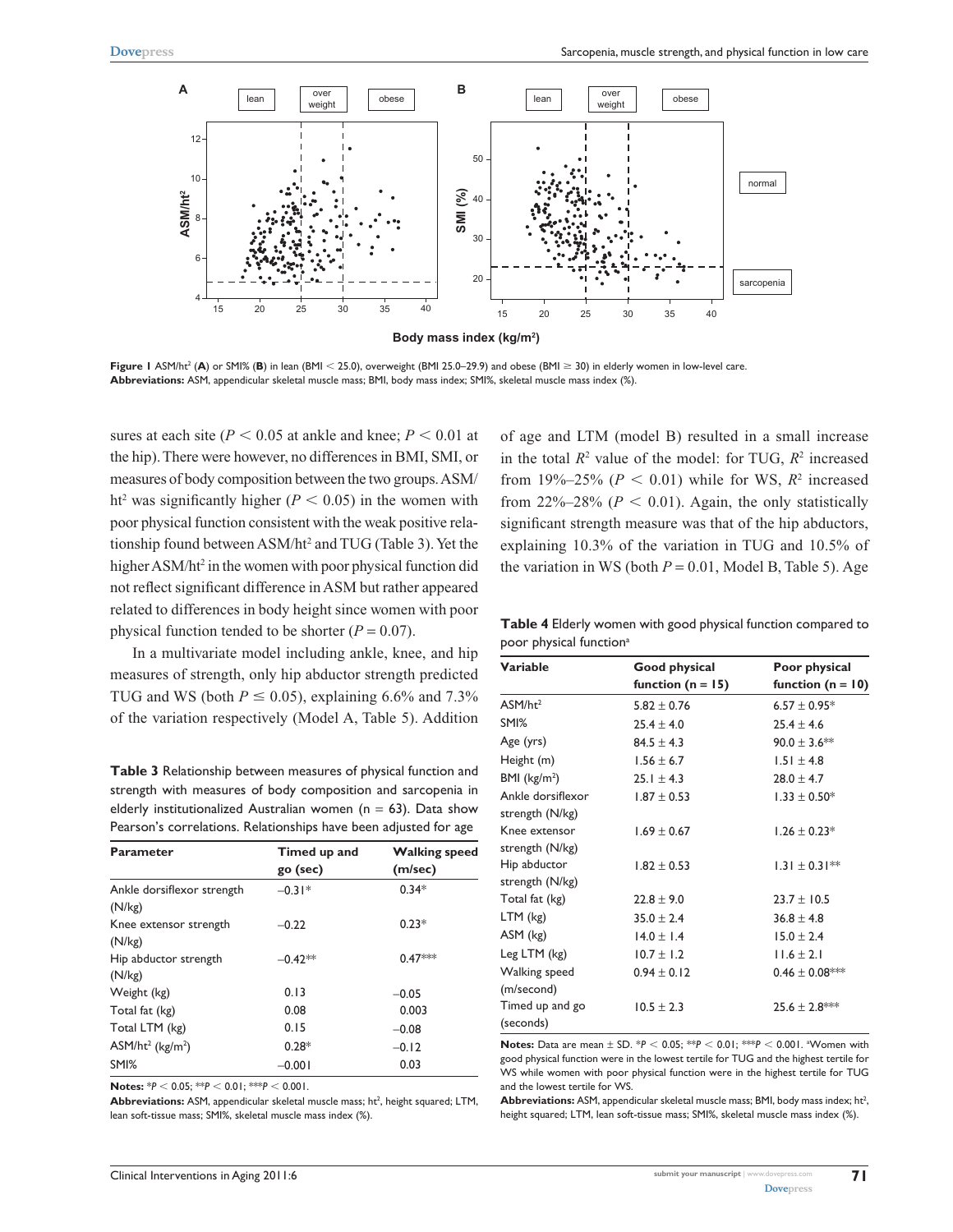**Table 5** Relationships between muscle strength and TUG or WS explored in a multivariate model

| <b>Measure</b>                    | Timed up and go (sec) |       |                                            | <b>Walking speed (m/min)</b> |         |       |                                            |                     |
|-----------------------------------|-----------------------|-------|--------------------------------------------|------------------------------|---------|-------|--------------------------------------------|---------------------|
| <b>Model A</b>                    |                       |       |                                            |                              |         |       |                                            |                     |
| Total model $R^2$                 |                       | 0.19  |                                            |                              |         | 0.22  |                                            |                     |
| P-value                           |                       | 0.005 |                                            |                              |         | 0.002 |                                            |                     |
| Independent variable              | В                     | P     | <b>Variation</b><br>explained <sup>a</sup> | <b>CI</b>                    | в       | P     | <b>Variation</b><br>explained <sup>a</sup> | <b>CI</b>           |
| Ankle dorsiflexor strength (N/kg) | $-0.14$               | 0.40  | 1.2                                        | $-5.6$ to 2.3                | 0.17    | 0.29  | 1.9                                        | $-0.06$ to 0.2      |
| Knee extensor strength (N/kg)     | 0.03                  | 0.83  | 0.08                                       | $-3.6$ to 4.4                | $-0.06$ | 0.69  | 0.3                                        | $-0.16$ to 0.11     |
| Hip abductor strength (N/kg)      | 0.36                  | 0.05  | 6.6                                        | $-9.5$ to $-0.1$             | 0.37    | 0.04  | 7.3                                        | 0.01 to 0.32        |
| Model B                           |                       |       |                                            |                              |         |       |                                            |                     |
| Total model $R^2$                 |                       | 0.25  |                                            |                              |         | 0.28  |                                            |                     |
| P-value                           |                       | 0.004 |                                            |                              |         | 0.002 |                                            |                     |
| Independent variable              | B                     | P     | <b>Variation</b><br>explained <sup>a</sup> | <b>CI</b>                    | В       | P     | <b>Variation</b><br>explained <sup>a</sup> | <b>CI</b>           |
| Ankle dorsiflexor strength (N/kg) | 0.03                  | 0.86  | 0.05                                       | $-4.4$ to 3.7                | 0.06    | 0.73  | 0.2                                        | $-0.11$ to $0.16$   |
| Knee extensor strength (N/kg)     | 0.10                  | 0.52  | 0.7                                        | $-2.7$ to 5.4                | $-0.11$ | 0.49  | 0.8                                        | $-0.18$ to 0.09     |
| Hip abductor strength (N/kg)      | $-0.46$               | 0.01  | 10.3                                       | $-10.9$ to $-1.3$            | 0.46    | 0.01  | 10.5                                       | 0.05 to 0.36        |
| Age (years)                       | 0.21                  | 0.08  | 5.1                                        | $-0.3$ to 0.5                | $-0.27$ | 0.03  | 8.2                                        | $-0.02$ to $-0.001$ |
| LTM (kg)                          | 0.17                  | 0.17  | 3.2                                        | $-0.1$ to 0.5                | $-0.07$ | 0.55  | 0.6                                        | $-0.01$ to $0.01$   |

Notes: <sup>a</sup>Percentage of variation explained uniquely by the independent variable after adjustment.

**Abbreviations:** ASM, appendicular skeletal muscle mass; BMI, body mass index; CI, 95% confidence interval; ht<sup>2</sup>, height squared; LTM, lean soft-tissue mass; SMM, skeletal muscle mass; n/a, not applicable; SMI%, skeletal muscle mass index (%); TUG, timed up and go; WS, walking speed.

was a predictor of WS ( $P < 0.05$ ) and also tended to predict TUG  $(P = 0.08)$  while LTM was not a predictor of physical function. In further analyses, both absolute and relative sarcopenia indices were also not predictors of physical function (data not shown).

# **Discussion**

This study examines sarcopenia and physical function in elderly Australian women living in low-level aged care. Two common indices of sarcopenia, ASM/ht<sup>2</sup> and SMI% defined different populations. Only ASM/ht<sup>2</sup> showed any association with physical function (TUG, Table 3) and this association was weak, in an unexpected positive direction and might be explained by differences in body height (Table 4). Elderly women were shorter than younger women, possibly as a result of vertebral compression following reduced bone mineral density.37 Comparisons between women of high versus poor physical function indicated clear differences in ankle, knee, and especially hip strength but none in body composition (Table 4). Moreover, hip strength was a significant predictor of physical function. Hip strength therefore appears to be a more important indicator of physical function in this population than measures of muscle quantity (defined by LTM or sarcopenic indices).

Our population of elderly women had clearly different body composition from the young women used as a reference

group. These differences of reduced muscle mass, increased FM, and increased percentage total fat are consistent with previous reports.2,3,38 Additionally, the relatively high prevalence of overweight and obesity in our elderly women was comparable with that seen in other elderly women residing at home39,40 or in aged care.41 Their low LTM was also similar to that found in healthy community-dwelling elderly women.42

The reported prevalence of sarcopenia in elderly populations differs with age and gender, the definition of sarcopenia applied and the normative data used for comparison. We compared the absolute method of Baumgartner<sup>7</sup> with the relative method of Janssen.<sup>8</sup> In the absence of universally accepted reference ranges $42$  and the presence of ethnic differences, $43$ cut-off values should be selected from an ethnically similar, local reference population who have been measured in a similar way, using a similar DXA scanner.<sup>44</sup> The use of Australian reference data from a population with similar height and weight to the general Australian Caucasian population,<sup>45</sup> is one strength of our study. In contrast, reference populations used by Baumgartner<sup>7</sup> and Janssen<sup>8</sup> included African Americans and Mexican Americans who differ in LTM,<sup>4,46</sup> and infrequently live in Australia. Among other reference populations,7,8,40 only those from Italy40 align with those we report here, which justifies the application of our own cutoffs for sarcopenia.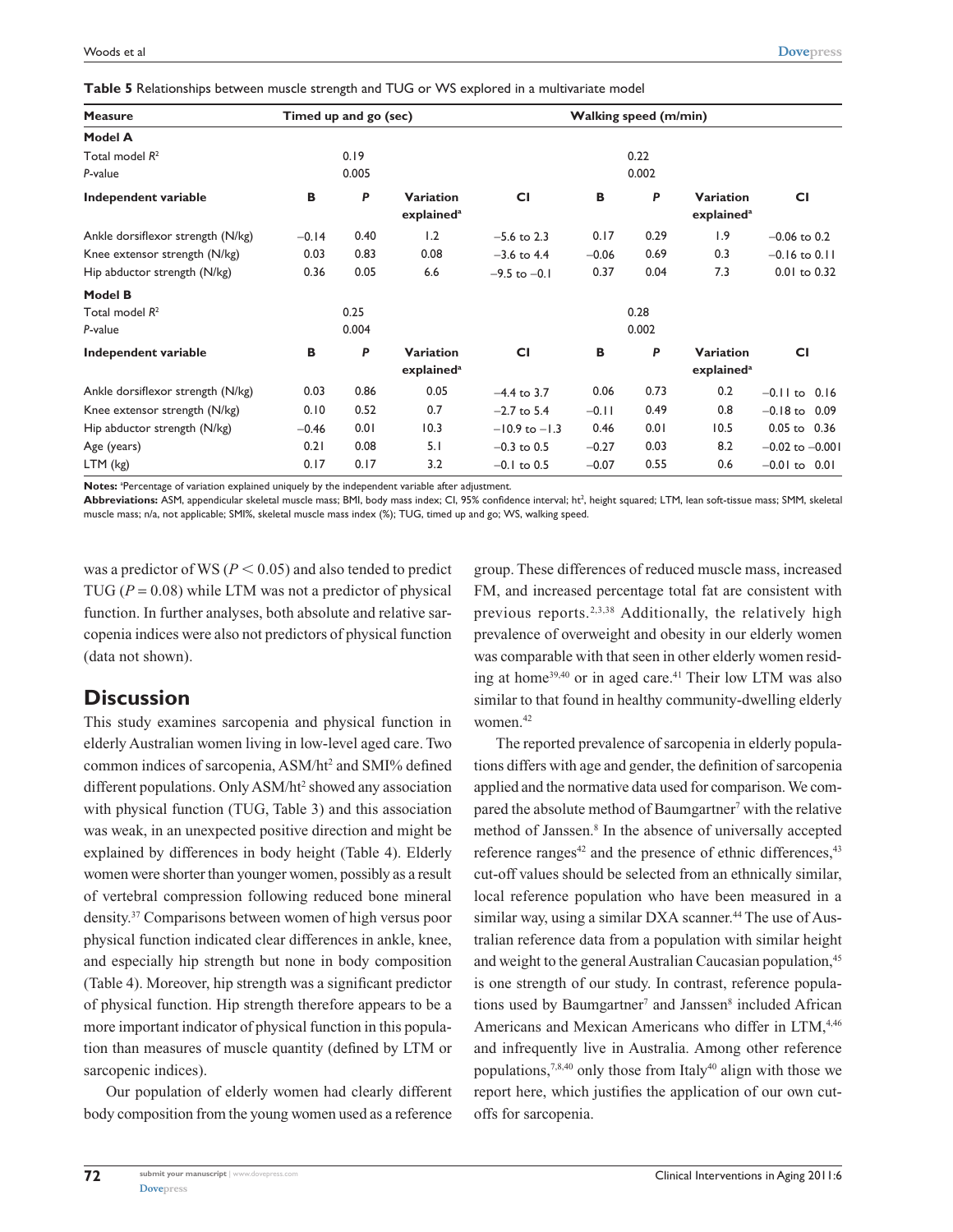Reported prevalence of sarcopenia in elderly populations ranges from 5%–50%.<sup>47</sup> Applying Australian cut-off values, 3.2% of our elderly women had absolute sarcopenia. This is lower than in America or in Europe where prevalence ranges between 16%–43%3,48,49 and 9.5%–12.3%,2,38,50 respectively. In addition, 42.9% of our elderly women had relative sarcopenia, class I, while 36.5% had relative sarcopenia, class II. The prevalence of class II sarcopenia is higher than the  $10\%$  reported by Janssen<sup>8</sup> or the 21% approximated from Estrada.49 Our data are also consistent with Estrada's finding that relative and absolute measures of sarcopenia define two distinct populations,<sup>49</sup> with absolute sarcopenia more common in lean women and relative sarcopenia more common in overweight or obese women. Where obesity is present the relative measure appears more physiologically and clinically relevant since it is better at detecting reduction in mobility.49

Poor physical function can be defined by  $TUG > 12$ seconds.<sup>20</sup> In our study, 73% of women had TUG  $> 12$ seconds, intermediate between the prevalence of 91% reported for institutionalized mobile women, and 8% reported for community dwelling elderly women.20 WS also indicates poor physical function in elderly populations and is predictive of adverse outcomes: those with  $WS < 0.6$  m/sec are at increased risk of functional decline and death.19 In our elderly population, 43% of women had  $WS < 0.6$  m/sec. Mean WS was 0.67 m/sec, appreciably slower than for community dwelling, elderly Australians where the mean WS was 0.99 m/sec.<sup>26</sup> Our results therefore suggest that institutionalized women in low-level care have poorer physical function than women who reside in the community. This is not surprising given that institutionalized women have been assessed as requiring additional care, however, it does signal a higher risk of adverse outcomes and the need for programs to improve physical functioning.

Absolute sarcopenia has been associated with limited physical function in some, $7,8,51$  but not all, $40,50$  cases where physical function has been measured by self-report. When physical function was measured objectively,<sup>49</sup> little association between absolute sarcopenia and physical function has been evident. In contrast, a relationship between relative sarcopenia and limited physical function has been found regardless of whether physical function was selfreported7,8,40,51 or measured objectively.49 In our study, absolute sarcopenia was weakly associated only with TUG but not with WS, while relative sarcopenia was unrelated to either measure (Table 3). The discrepancy with findings in the literature may relate to over- or under-estimation of

functional ability with self-reported measures,<sup>52</sup> or may be due to exclusion of some possible confounders when analyses have been performed.

Measures of muscle mass have also been shown to be predictive of muscle function $11,12,53$  although the association is no longer observed after adjustment for muscle strength.<sup>11,12</sup> In contrast we found no association between LTM or any other measure of body composition and TUG or WS. Decreased strength, as measured by either knee extensors/ flexors or hand grip strength has been associated with worse physical function,<sup>9,11,12,53-55</sup> and in all cases except one,<sup>53</sup> muscle mass has been found to be a nonsignificant variable compared with muscle strength. Indeed, Visser has concluded that underlying muscle strength can explain any association between muscle mass and physical function.<sup>11,12</sup> Most previous studies however, have targeted generally healthy, higher functioning elderly of less advanced age making comparison with our functionally limited, older group difficult.

In our study, the most important variables related to physical function (as assessed by TUG and WS) were ankle, knee, and particularly hip strength (Table 4). In multivariate analyses, only hip abductor strength predicted physical function (although age also predicted WS). Most previous studies assessing leg strength and physical function have used knee extensor/flexor and/or ankle dorsiflexor strength as a proxy for lower extremity strength.<sup>55</sup> Few report the contribution made by differing muscle groups to physical function. Here we assess the strength of three different muscle groups, finding that whilst strength in each group was associated with function in univariate analysis, once all measures were taken into account, only hip abductors were significantly associated with function. All three muscle groups examined are important for normal gait and strength deficiencies in any group affect gait and gait speed. Poor hip abductor strength affects pelvic stabilization, allowing tilting of the pelvis along with slowing of gait.56 Hip extensors also appear particularly important for the activities of daily living.27 The dominant effect of hip strength as reported here has not always been apparent in earlier studies. For example, in one study, strength of hip extensors and abductors was only weakly associated with gait speed and the ability to rise from a chair, although when these measures were combined with measures of leg and ankle strength, and normalized for weight, significant associations with performance emerged.56 Conditions of loading may have affected these findings. Another study reported that the strength of hip flexors and knee extensors only predicted physical function under conditions of a light load  $\left($  < 15 kg and < 10 kg, respectively; neither normalized to weight).<sup>57</sup> Rantanen however,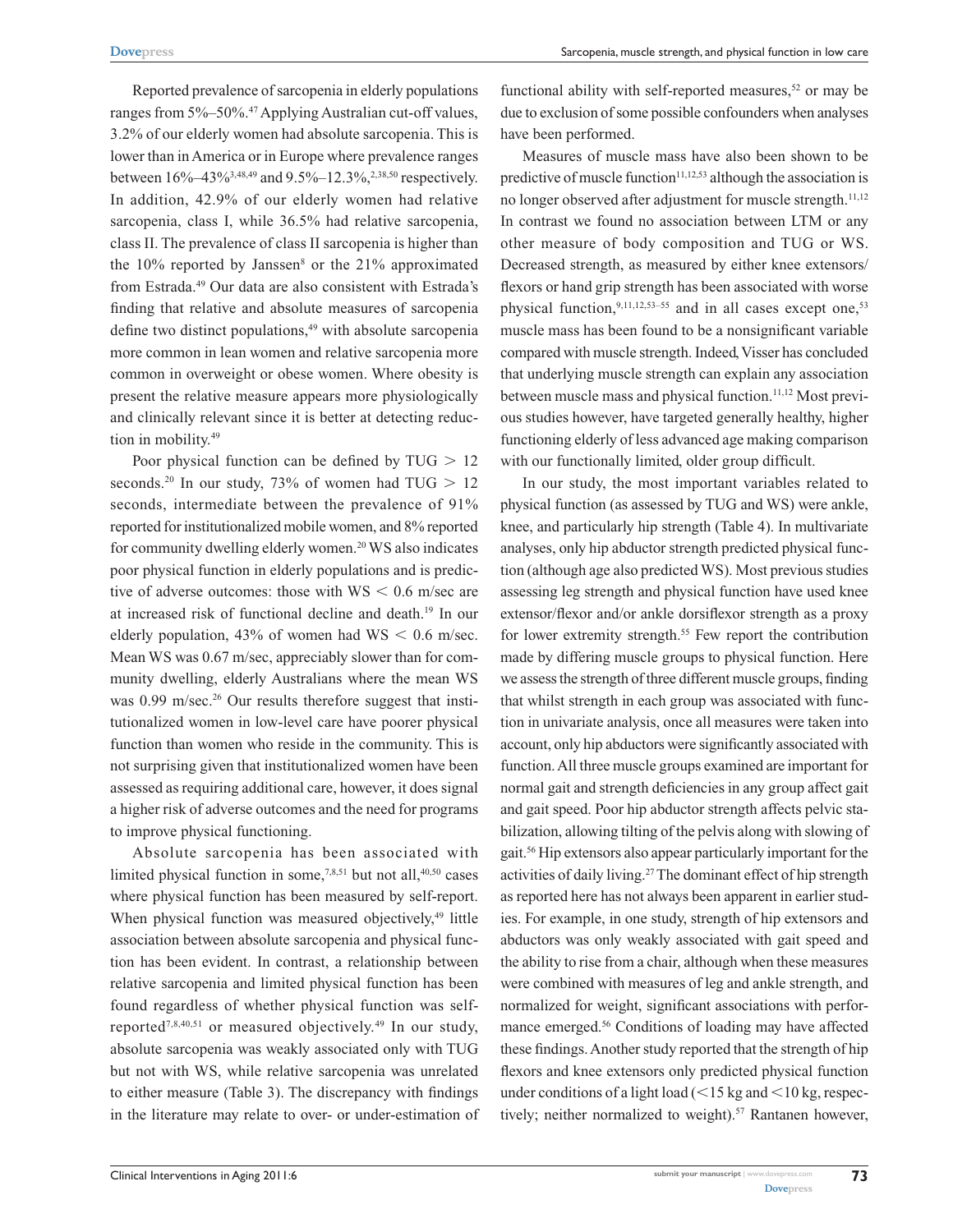in an examination of WS in disabled elderly women, found a load threshold affected knee extensor strength only and not hip flexor strength.<sup>58</sup> No other published studies have assessed hip abductor strength and physical function. Further studies discriminating between specific muscle groups and describing their relative importance in maintaining function in the elderly are therefore now needed.

The strong relationship between strength and physical function evident in our study indicates the importance of maintaining strength in elderly women. Progressive resistance strength training can achieve this.<sup>59,60</sup> Resistance programs recommended for elderly people usually continue for 8–12 weeks with high intensity exercise 2–3 times per week. As possible adverse effects remain poorly documented, care must be taken in planning and implementing such programs. Nonetheless, resistance training has been used successfully in a group of institutionalized nonagenarians. $61$  At present, the Accreditation Standards for Aged Care in Australia make no recommendation for exercise programs or resistance training.<sup>62</sup>

A number of limitations in this study need to be acknowledged. The study is cross-sectional in nature, so causality cannot be imputed. It was also based on a relatively small sample in which those incapable of self consent were not included. Nevertheless, it is the first study to describe body composition by DXA in elderly women in low-level residential care, to estimate the prevalence of sarcopenia by different indices, and to describe the relationships among body composition, muscle strength of different muscle groups, and objectively measured physical function.

In conclusion, this study shows similar body composition parameters and prevalence of sarcopenia, but poorer physical functioning, in elderly women in low-level care to those reported for community-dwelling elderly women. It also demonstrates that in these elderly women, hip strength is a better predictor of physical function rather than muscle mass. As muscle mass and sarcopenic indices were unrelated to physical function, measurement of muscle mass seems an inappropriate screening tool to detect physical function limitations or requirements for additional care in this elderly group. This is consistent with the absence of muscle mass as a criterion to identify frailty in one screening tool.<sup>63</sup> Measurement of muscle strength predicted physical functioning in our present study is clinically simple to perform and appears a better screening tool than muscle mass for an elderly population. Further longitudinal studies in this group using a range of strength measures and taking into account physical activity<sup>64</sup> and fitness are now warranted.

### **Acknowledgments**

We would like to thank the staff and residents of the agedcare facilities and the young reference group members for their cooperation and participation in the study. We would also like to acknowledge research nurses Sheila Matthews, Judy Tan, and Kylie King who sourced medical data on residents and Bereha Khorda for performing muscle strength testing. Shea Edsall's help with initial analyses on the two groups is also appreciated. The larger trial in which this study was nested was funded by Dairy Australia.

## **Disclosure**

No conflicts of interest were declared in relation to this paper.

#### **References**

- 1. Seidell JC, Visscher TL. Body weight and weight change and their health implications for the elderly. *Eur J Clin Nutr*. 2000;54 Suppl 3: S33–S39.
- 2. Kyle UG, Genton L, Hans D, Karsegard L, Slosman DO, Pichard C. Age-related differences in fat-free mass, skeletal muscle, body cell mass and fat mass between 18 and 94 years. *Eur J Clin Nutr*. 2001; 55(8):663–672.
- 3. Baumgartner RN, Stauber PM, McHugh D, Koehler KM, Garry PJ. Cross-sectional age differences in body composition in persons 60+ years of age. *J Gerontol A Biol Sci Med Sci*. 1995;50(6):M307–M316.
- 4. Gallagher D, Visser M, De Meersman RE, et al. Appendicular skeletal muscle mass: effects of age, gender, and ethnicity. *J Appl Physiol*. 1997; 83(1):229–239.
- 5. Roubenoff R, Hughes VA. Sarcopenia: current concepts. *J Gerontol A Biol Sci Med Sci*. Dec 2000;55(12):M716–M724.
- 6. Thomas D. Loss of skeletal muscle mass in aging: examining the relationship of starvation, sarcopenia and cachexia. *Clin Nutr*. 2007; 26(4):389–399.
- 7. Baumgartner RN, Koehler KM, Gallagher D, et al. Epidemiology of sarcopenia among the elderly in New Mexico. *Am J Epidemiol*. 1998; 147(8):755–763.
- 8. Janssen I, Heymsfield SB, Ross R. Low relative skeletal muscle mass (sarcopenia) in older persons is associated with functional impairment and physical disability. *J Am Geriatr Soc*. 2002;50(5):889–896.
- 9. Goodpaster BH, Park SW, Harris TB, et al. The loss of skeletal muscle strength, mass, and quality in older adults: the Health, Aging and Body Composition Study. *J Gerontol A Biol Sci Med Sci*. 2006; 61A(10):1059.
- 10. Hughes VA, Frontera WR, Wood M, et al. Longitudinal muscle strength changes in older adults: influence of muscle mass, physical activity, and health. *J Gerontol A Biol Sci Med Sci*. 2001;56A(5):B209.
- 11. Visser M, Goodpaster BH, Kritchevsky SB, et al. Muscle mass, muscle strength, and muscle fat infiltration as predictors of incident mobility limitations in well-functioning older persons. *J Gerontol A Biol Sci Med Sci*. 2005;60A(3):324.
- 12. Visser M, Deeg DJ, Lips P, Harris TB, Bouter LM. Skeletal muscle mass and muscle strength in relation to lower-extremity performance in older men and women. *J Am Geriatr Soc*. 2000;48(4):381–386.
- 13. Newman AB, Kupelian V, Visser M, et al. Strength, but not muscle mass, is associated with mortality in the Health, Aging and Body Composition Study cohort. *J Gerontol A Biol Sci Med Sci*. 2006;61A(1):72.
- 14. Bauer JM, Kaiser M, Sieber CC. Sarcopenia in nursing home residents. *J Am Med Dir Assoc*. 2008;9(8):545–551.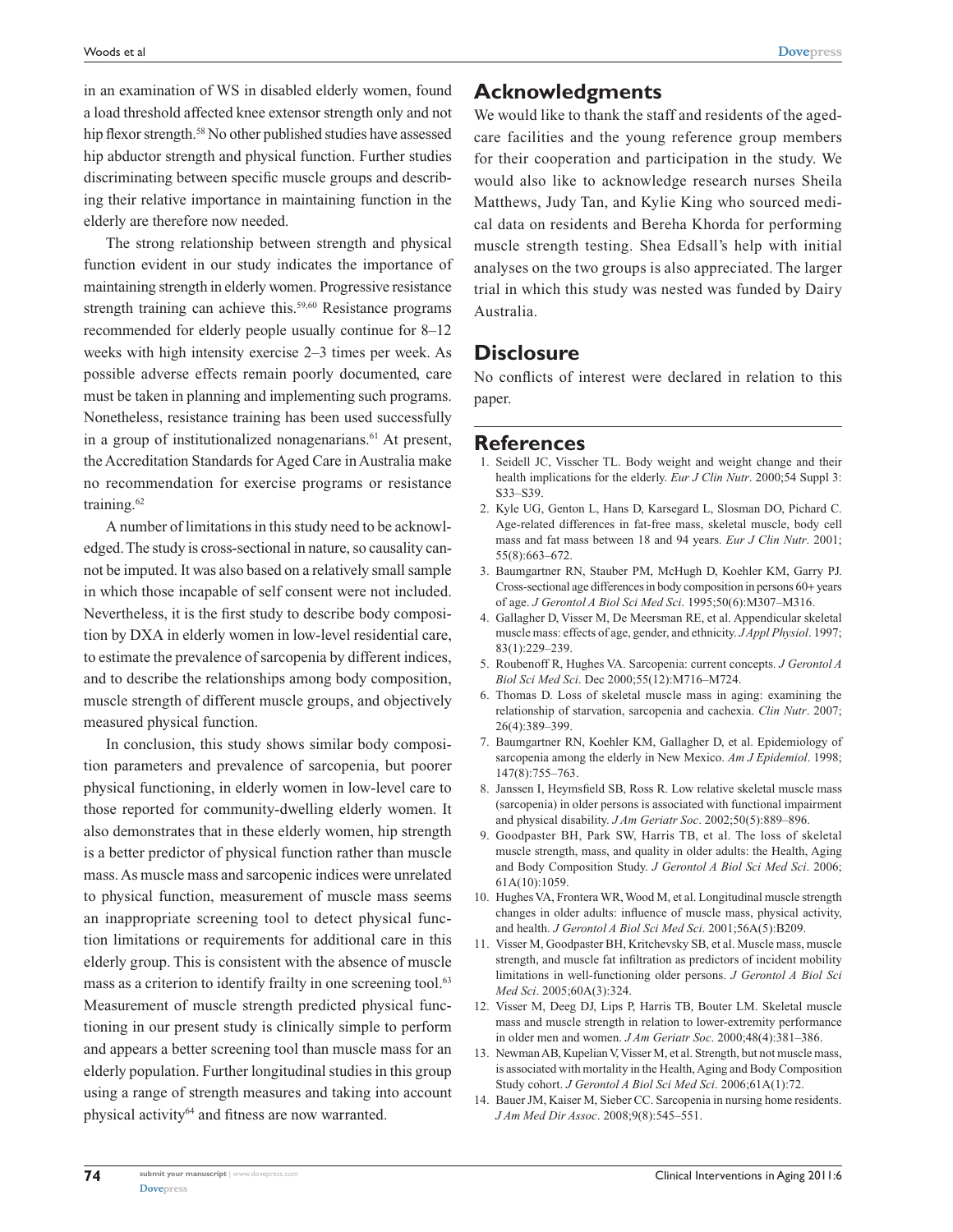- 15. Australian Institute of Health and Welfare. *Residential Aged Care in Australia 2005–06: A Statistical Overview*. Aged Care Statistics Series nr 24 Cat. No. AGE 54. Canberra: AIHW; 2007.
- 16. Woods JL, Walker KZ, Iuliano-Burns S, Strauss BJ. Malnutrition on the menu: nutritional status of institutionalised elderly Australians in low-level care. *J Nutr Health Aging*. 2009;13(8):693–698.
- 17. Kendig H, Browning C, Pedlow R, Wells Y, Thomas S. Health, social and lifestyle factors in entry to residential aged care: an Australian longitudinal analysis. *Age Ageing*. 2010;39(3):342–349.
- 18. Podsiadlo D, Richardson S. The timed up and go: a test of basic functional mobility for frail elderly persons. *J Am Geriatr Soc*. 1991; 39(2):142–148.
- 19. Abellan Van Kan G, Rolland Y, Andrieu S, et al. Gait speed at usual pace as a predictor of adverse outcomes in community-dwelling people: an International Academy on Nutrition and Aging (IANA) taskforce. *J Nutr Health Aging*. 2009;13(10):881–889.
- 20. Bischoff HA, Stahelin HB, Monsch AU, et al. Identifying a cut-off point for normal mobility: comparison of the timed 'up and go' test in community dwelling and institutionalised elderly women. *Age Ageing*. 2003;32(3):315–320.
- 21. Bohannon RW. Reference values for the timed up and go test: a descriptive meta-analysis. *J Geriatr Phys Ther*. 2006;29(2):64–68.
- 22. Cruz-Jentoft AJ, Baeyens JP, Bauer JM, et al. Sarcopenia: European consensus on definition and diagnosis: report of the European working group on sarcopenia in older people. *Age Ageing*. 2010; 39(4):412–423.
- 23. Woodrow G. Body composition analysis techniques in the aged adult: implications and limitations. *Curr Opin in Clin Nutr Metab Care*. 2009; 12(1):8–14.
- 24. Department of Health and Ageing. *Aged Care in Australia*. Canberra: Commonwealth of Australia; 2006.
- 25. King SJ, Nyulasi IB, Strauss B, Kotsimbos T, Baioley M, Wilson JW. Fat-free mass depletion in adult cystic fibrosis is associated with lung disease severity but is poorly detected by body mass index. *Nutrition*. 2010;26(7–8):753–759.
- 26. Hill K, Schwarz J, Flicker L, Carroll S. Falls among healthy, community-dwelling, older women: a prospective study of frequency, circumstances, consequences and prediction accuracy. *Aust NZ J Public Health*. 1999;23(1):41–48.
- 27. Hasegawa R, Islam M, Sung Chul L, Koizumi D, Rogers M, Takeshima N. Threshold of lower body muscular strength necessary to perform ADL independently in community-dwelling older adults. *Clin Rehabil*. 2008; 22(10–11):902.
- 28. Cleophas TJ, Zwinderman AH, Cleophas TF, Cleophas EP. *Statistics Applied to Clinical Trials.* Berlin, Germany: Springer; 2009.
- 29. Shrawan K. Muscle strength. Boca Raton, FL: CRC Press; 2004.
- 30. Arnold C, Warkentin K, Chilibeck P, Magnus C. The reliability and validity of handheld dynamometry for the measurement of lowerextremity muscle strength in older adults. *J Strength Cond Res*. 2010; 24(3):815–824.
- 31. Plank LD. Dual-energy X-ray absorptiometry and body composition. *Curr Opin Clin Nutr Metab Care*. 2005;8(3):305–309.
- 32. Genton L, Hans D, Kyle UG, Pichard C. Dual-energy X-ray absorptiometry and body composition: differences between devices and comparison with reference methods. *Nutrition*. 2002;18(1): 66–70.
- 33. Hull H, He Q, Thornton J, Javed F, Allen L, Wang J, et al. iDXA, Prodigy, and DPXL Dual-energy X-ray absorptiometry whole-body scans: a cross-calibration study. *J Clin Densitom*. 2009;12(1):95–102.
- 34. Heymsfield SB, Smith R, Aulet M, et al. Appendicular skeletal muscle mass: measurement by dual-photon absorptiometry. *Am J Clin Nutr*. 1990;52(2):214–218.
- 35. Kim J, Wang Z, Heymsfield SB, Baumgartner RN, Gallagher D. Totalbody skeletal muscle mass: estimation by a new dual-energy X-ray absorptiometry method. *Am J Clin Nutr*. 2002;76(2):378–383.
- 36. Tabachnick BG, Fidell LS. Using multivariate statistics. 5th ed. Boston, MA: Pearson International; 2007.
- 37. Briot K, Legrand E, Pouchain D, Monnier S, Roux C. Accuracy of patient-reported height loss and risk factors for height loss among postmenopausal women. *Can Med Assoc J*. 2010;182(6):558–562.
- 38. Gillette-Guyonnet S, Nourhashemi F, Andrieu S, et al. Body composition in French women 75+ years of age: the EPIDOS study. *Mech Ageing Dev*. 2003;124(3):311–316.
- 39. Krahnstoever Davison K, Ford ES, Cogswell ME, Dietz WH. Percentage of body fat and body mass index are associated with mobility limitations in people aged 70 and older from NHANES III. *J Am Geriatr Soc*. 2002; 50(11):1802–1809.
- 40. Zoico E, Di Francesco V, Guralnik J, et al. Physical disability and muscular strength in relation to obesity and different body composition indexes in a sample of healthy elderly women. *Int J Obes (Lond)*. 2004; 28(2):234–241.
- 41. Grieger JA, Nowson CA, Ackland M. Anthropometric and biochemical markers for nutritional risk among residents within an Australian residential care facility. *Asia Pac J Clin Nutr*. 2007;16(1):178–186.
- 42. Schutz Y, Kyle UG, Pichard C. Fat-free mass index and fat mass index percentiles in Caucasians aged 18–98 y. *Int J Obes Relat Metab Disord*. 2002;26(7):953–960.
- 43. Kyle UG, Genton L, Lukaski HC, et al. Comparison of fat-free mass and body fat in Swiss and American adults. *Nutrition*. 2005; 21(2):161–169.
- 44. Van der Sluis IM, de Ridder MA, Boot AM, Krenning EP, de Muinck Keizer-Schrama SM. Reference data for bone density and body composition measured with dual-energy X ray absorptiometry in white children and young adults. *Arch Dis Child*. 2002;87(4):341–346.
- 45. Australian Bureau of Statistics. *National Nutrition Survey. Nutrient intakes and physical measurements*. Australia 1995. Canberra, Australia: Commonwealth of Australia; 1998.
- 46. Travison TG, Araujo AB, Esche GR, McKinlay JB. The relationship between body composition and bone mineral content: threshold effects in a racially and ethnically diverse group of men. *Osteoporos Int*. 2008; 19(1):29–38.
- 47. Morley J. Sarcopenia: diagnosis and treatment. *J Nutr Health Aging*. 2008;12(7):452–456.
- 48. Morley JE. Anorexia, body composition, and ageing. *Curr Opin Clin Nutr Metab Care*. 2001;4(1):9–13.
- 49. Estrada M, Kleppinger A, Judge JO, Walsh SJ, Kuchel GA. Functional impact of relative versus absolute sarcopenia in healthy older women. *J Am Geriatr Soc*. 2007;55(11):1712–1719.
- 50. Rolland Y, Lauwers-Cances V, Cournot M, et al. Sarcopenia, calf circumference, and physical function of elderly women: a cross-sectional study. *J Am Geriatr Soc*. 2003;51(8):1120–1124.
- 51. Melton LJ III, Khosla S, Crowson CS, O'Connor MK, O'Fallon WM, Riggs BL. Epidemiology of sarcopenia. *J Am Geriatr Soc*. 2000; 48(6):625–630.
- 52. Guralnik JM, Simonsick EM, Ferrucci L, et al. A short physical performance battery assessing lower extremity function: association with self-reported disability and prediction of mortality and nursing home admission. *J Gerontol*. 1994;49(2):M85–M94.
- 53. Reid K, Naumova E, Carabello R, Phillips E, Fielding R. Lower extremity muscle mass predicts functional performance in mobilitylimited elders. *J Nutr Health Aging*. 2008;12(7):493.
- 54. Visser M, Newman AB, Nevitt M, et al. Reexamining the sarcopenia hypothesis. Muscle mass versus muscle strength. *Ann N Y Acad Sci*. 2000;904:456–461.
- 55. Lauretani F, Russo CR, Bandinelli S, et al. Age-associated changes in skeletal muscles and their effect on mobility: an operational diagnosis of sarcopenia. *J Appl Physiol*. 2003;95(5):1851–1860.
- 56. Brown M, Sinacore DR, Host HH. The relationship of strength to function in the older adult. *J Gerontol A Biol Sci Med Sci*. 1995; 50A:55–59.
- 57. Ferrucci L, Guralnik JM, Buchner D, et al. Departures from linearity in the relationship between measures of muscular strength and physical performance of the lower extremities: the Women's Health and Aging Study. *J Gerontol A Biol Sci Med Sci*. 1997;52A(5):M275–M285.